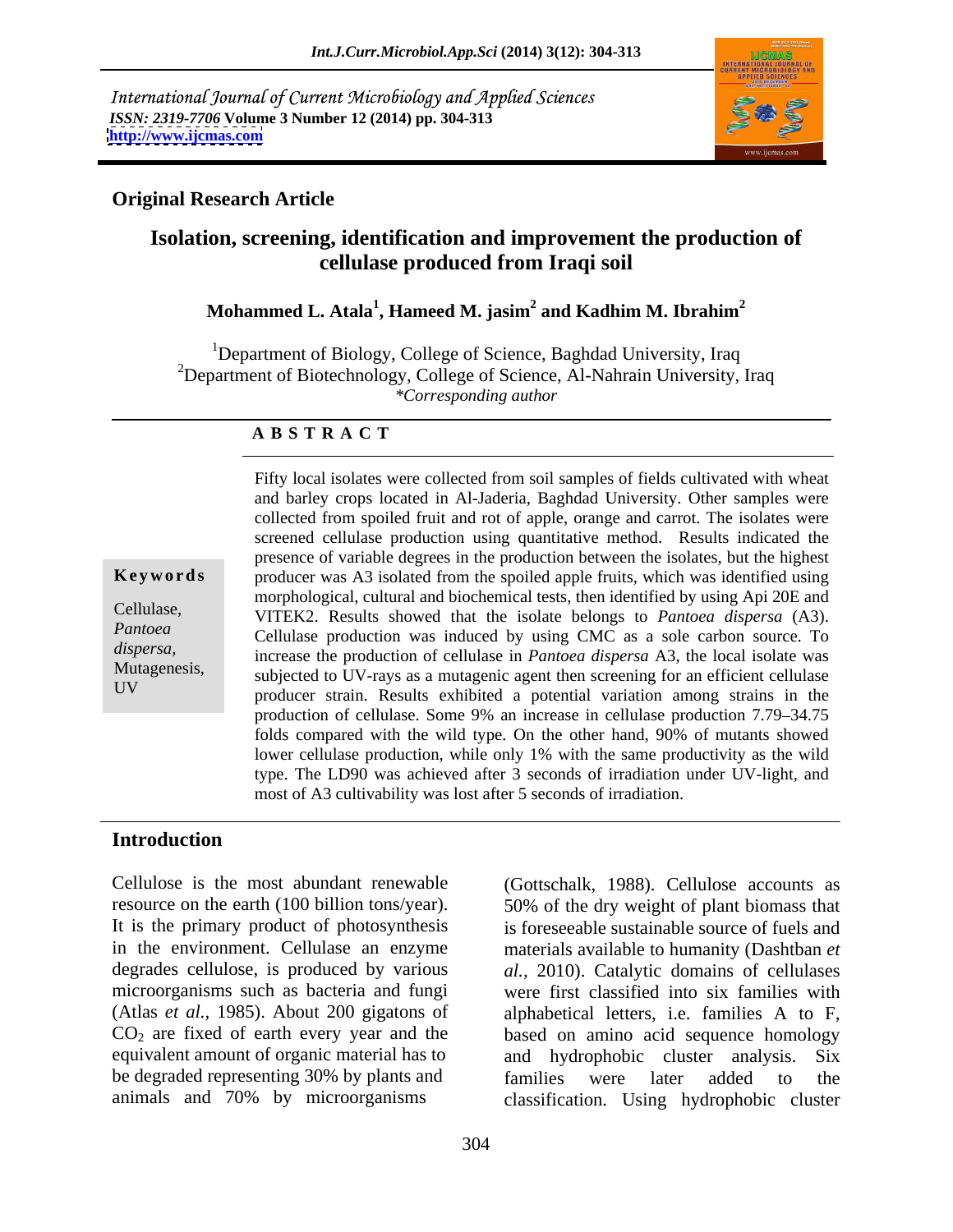analysis, all the available sequences of population but it is also an environmental

Cellulases are produced naturally by different symbiotic fungi, protozoa, and physiological, ecological, and genetic *Aspergillus niger, Fusarium solani, Irpex* cellulase yield from local Iraqi environment. *lacteus, Penicillium funmiculosum, Sclerotium rolfsii, Sporotrichum cellulophilum, Talaromyces emersonii, Thielavia terrestris, Trichoderma koningi* and *Trichoderma viride* (Agustini *et al.,* 2012; Chudasama and Thaker, 2012).

However, there are also cellulases produced by a few other types of organisms, such as some termites and microbial intestinal symbionts of other termites. Screening for bacterial cellulase activity in microbial isolates is typically performed on plates streaking, and<br>containing example of the studies. containing crystalline cellulose or further studies. microcrystalline cellulose such as Avicel in the agar at a final concentration of  $0.1 - 0.5\%$ (w/v). After incubation for a suitable period, a zone of clearing surrounds the colonies indicates cellulase producer by using Congo

UV radiation may be a hazard to the human

glycosyl hydrolases (E.C. 3.2.1.X) were stress for other organisms such as bacteria. compared and classified into families with Such environmental stress caused by UV Arabic numerals, currently families 1 to 58 may in some way induce different (Henrissat *et al.,* 1989). evolutionary changes on bacteria that would bacteria that have the ability to breakdown investigation because mutations play a key cellulose, but they are manifested in fungi role in biological processes such as and microbial sources (Almin *et al.,* 1975). evolution, carcinogenesis, and generation of Bacteria such as *Pantoea* spp, *Clostridium*  somatic genetic diversity (Abdel-Aziz *et al., thermocellum, Pseudomonas fluorescens,* 2011). Strain improvement for cellulase *Ruminococcus albus* and *Streptomyces* spp production via mutagenic agents has are cellulase producers. Some *Actinomycetes* attracted great attention owing to their produce these enzymes as well like efficiency (Baron and Finegold, 1998). *Streptomyces* spp, *Thermoactinomyces* spp Many of mutagenesis tests by using UV and *Thermomonospora curvata*. Many fungi light are excrete over-production of cellulase produce these enzymes like *Chrysosporium*  in *Cellulomonas* spp. Over-producers for *lignorum, Schizophyllum commune,* xylanase (161% production improved) was *Penicillium notatum, Sporotrichum* achieved in *Streptomyces* spp by using UV *pulverulentum, Trichoderma reesei,* light (Collee *et al.,* 1996). Thus, the aim of *Acremonium cellulolyticus, Aspergillus* the current work is to isolate and *acculeatus, Aspergillus fumigatus,* characterize a bacterial strain having high have otherwise not been selected for. This area thus provides avenues of physiological, ecological, and genetic

# **Materials and Methods**

# **Isolation of cellulolytic bacteria**

Cellulolytic bacterial isolates were isolated from the soil and spoiled fruit and rot of carrot, apple and orange by using a serial dilutions and pour plate technique. Nutrient agar used for isolating cellulolytic bacteria at 30 °C after 24 hrs of incubation (Irfan *et al.,* 2012). Isolates were purified by repeated streaking, and then preserved at 4 °C for further studies.

# **Screening of cellulolytic bacteria**

red as indicator (Sadhu and Maiti, 2013). Plates. After incubation for 24 hrs, plates were flooded with 1% Congo red and Pure cultures of bacterial isolates were individually transferred into CMC agar plates. After incubation for 24 hrs, plates were flooded with 1% Congo red and allowed to stand for 15 min at room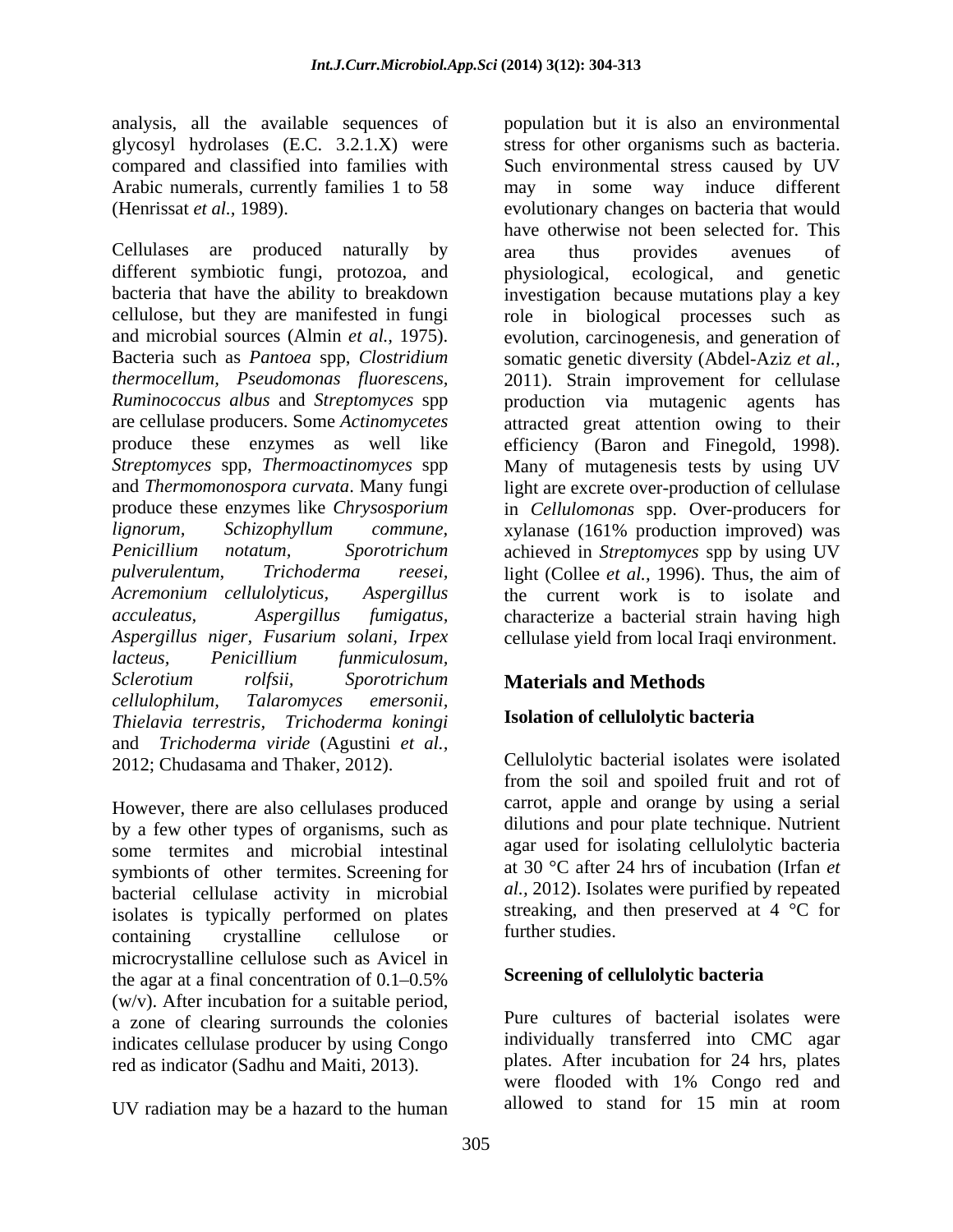temperature, and then 1 M of NaCl was Krootdilaganandh (2000) by subjecting fresh

# **Quantitative screening** (Samira *et al.,*

Quantitative screening was achieved by filtrate for each bacterial isolate after for 24 hrs. Cellulase activity was measured sodium phosphate buffer, the pH was

3, 5- dinitro salicylic acid (DNS) reagent. The mixture was placed in a boiling water bath for 10 min, left to cool at room **Results and Discussion** temperature, and the optical density at 540 nm was read. Cellulase activity was calculated in accordance with glucose

Enzyme activity unit was defined as the

**Identification of bacterial isolates**: To identify bacterial isolates, cultural and morphological characteristics (size, shape,

thoroughly used for counterstaining the cultures of bacterial growth to UV light in a plates. Clear zones were appeared around dark place. A suspension of 1 ml of growing bacterial colonies indicating overnight bacterial isolate culture was cellulose hydrolysis (Irfan *et al.,* 2012). inoculated into 100 ml of nutrient broth for 6 2011) Petridish and placed in a tray inside the determining cellulase activity in culture cm. Cell suspension was subjected to UV propagation in CMC broth medium at 35 ºC intervals of 1 sec for 15 sec. For each time by mixing 0.1 ml of enzyme (crude filtrate) was taken, serially diluted and spread on a with 0.1 ml of 1% (w/v) CMC in 10 mM nutrient agar plate and incubated in dark at adjusted to 7.0 at 37 °C for 60 min. detection of mutants at the killing The reaction was stopped by adding 1.0 ml mutants were screened for their ability in Krootdilaganandh (2000) by subjecting fresh hrs at 37 ºC. Then 10 ml of the cell suspension was transferred into a sterilized irradiation unit  $(15 \times 25 \text{ cm})$ . The distance between tray and source of UV ray was 11 irradiation for different periods with time interval, aliquot of 100 µl of cell suspension nutrient agar plate and incubated in dark at 37 ºC for 24 hrs to estimate survivals and percentage of more than 90%. Suspected cellulase production.

# **Results and Discussion**

### **Isolation of cellulase producing bacteria**

standard curve. Results indicated in Table 1 showed that 19 Cellulase activity  $(u/ml) = OD$  at 540 nm / samples, and 31 bacterial isolates were Slope of glucose standard curve  $\times 1000$  / obtained from spoiled fruit samples (Table MW of glucose.  $1)$ . bacterial isolates were obtained from soil 1).

amount of enzyme that releases 1 µmol of their ability in producing cellulase and glucose per min. pectinase enzymes. These isolates were screened to examine

# **Qualitative screening**

edge, gram staining, and color) were production by local isolates was achieved by examined according to Atlas *et al.* (1995). detecting their ability to grow on CMC agar **Mutagenesis of the selected isolate** were able to grow on cellulase agar medium Mutagenesis of the selected bacterial isolate formation of clear halo around the colonies was achieved according to of each bacterial isolate (Table 2). TheQualitative screening for cellulase medium. Results showed that these isolates with variable degrees according to the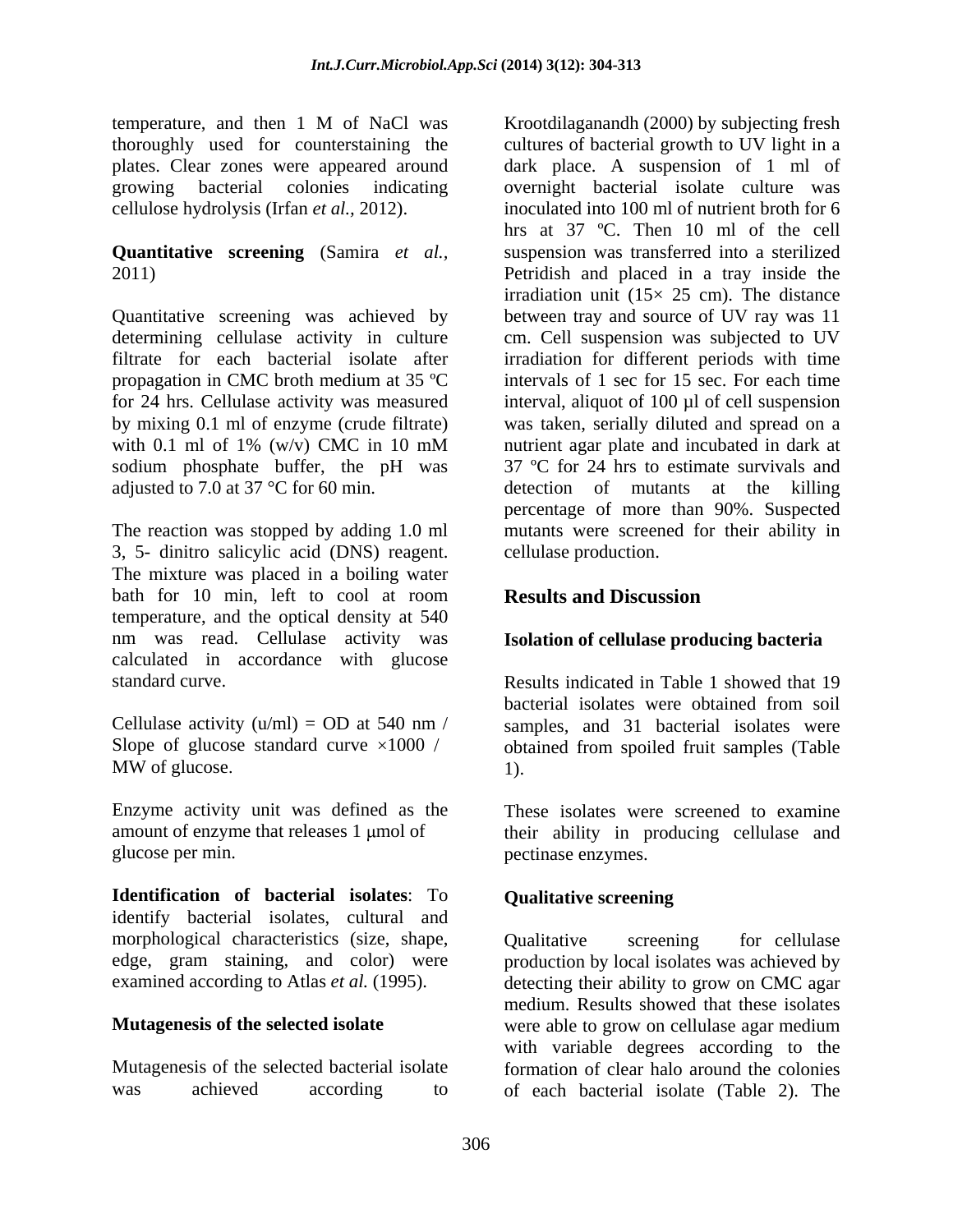diameters of hydrolysis zone ranged unit/mg. According to these results, A3 between 10 and 14 mm for different isolates. isolate was selected and subjected for further A3 isolate was the most efficient in cellulase production since it gave the widest halo zone of hydrolysis on cellulose agar medium (14 mm). This result indicates that local isolates were able to produce cellulase which converts the cellulosic materials at pH 7 to soluble reducing sugars. Congo red is an indicator for attachment to the cellulosic material forming clear halo zones (Krootdilaganandh, 2000; Nurachman, **Morphological characteristics**<br>2010).

Quantitative screening for the ability of local isolates in cellulase production was achieved by determining enzyme specific activity in culture filtrates for these isolates after culturing in cellulase production medium at 35 °C for 24 hrs.

All bacterial isolates were cellulase producers with variable degrees (Table 3) because of the specific activity of cellulase in the culture filtrates ranged between 0.45 1.601 unit/mg. Among these isolates, A3 isolated from spoiled apple fruits was the most efficient in cellulase production since Gram staining, oxidase and indole the specific activity of the cellulase in the production<br>crude filtrate for this isolate reached  $1.601$  and  $44^{\circ}$ C. crude filtrate for this isolate reached 1.601

investigations.

### **Identification of bacterial isolates**

The selected isolate was identified according to morphological, cultural and biochemical tests. Additional confirmation was carried out using Api E 20 and VITEK 2

### **Morphological characteristics**

**Quantitative screening for cellulase** studied to identify the selected isolate. It **production**<br>**production**<br>**production**<br>**production**<br>**production**<br>**production**<br>**production**<br>**production**<br>**production**<br>**production**<br>**production**<br>**production**<br>**production**<br>**production**<br>**production**<br>**production**<br>**production**<br> Different morphological characteristics were appeared as straight rods in shape, motile, non- hemolytic, non-capsulated, non sporeforming. Colonies of this isolate were smooth, mucoid, yellow pale pigmented, irregularly round, rough and wrinkled that are difficult to remove with a platinum wire.

### **Biochemical identification**

The isolate was positive for catalase, Voges Proskauer, urease and gelatinase tests (Table 4). It was also able to produce yellow pigment, grows at 30 and 41 ºC, utilizes citrate and motile, while it was negative for Gram staining, oxidase and indole production tests, and unable to grow at 4 ºC and  $44 \text{ °C}$ .

| <b>Sample source</b>  | Type of sample | No. of isolates |
|-----------------------|----------------|-----------------|
| Soil                  | Wheat crop     |                 |
|                       | Barley crop    |                 |
| Spoiled fruit and rot | Apple          |                 |
|                       | Orange         |                 |
|                       | Carrot         |                 |
| Total                 |                |                 |

**Table.1** Bacterial isolates obtained from soil samples and spoiled fruits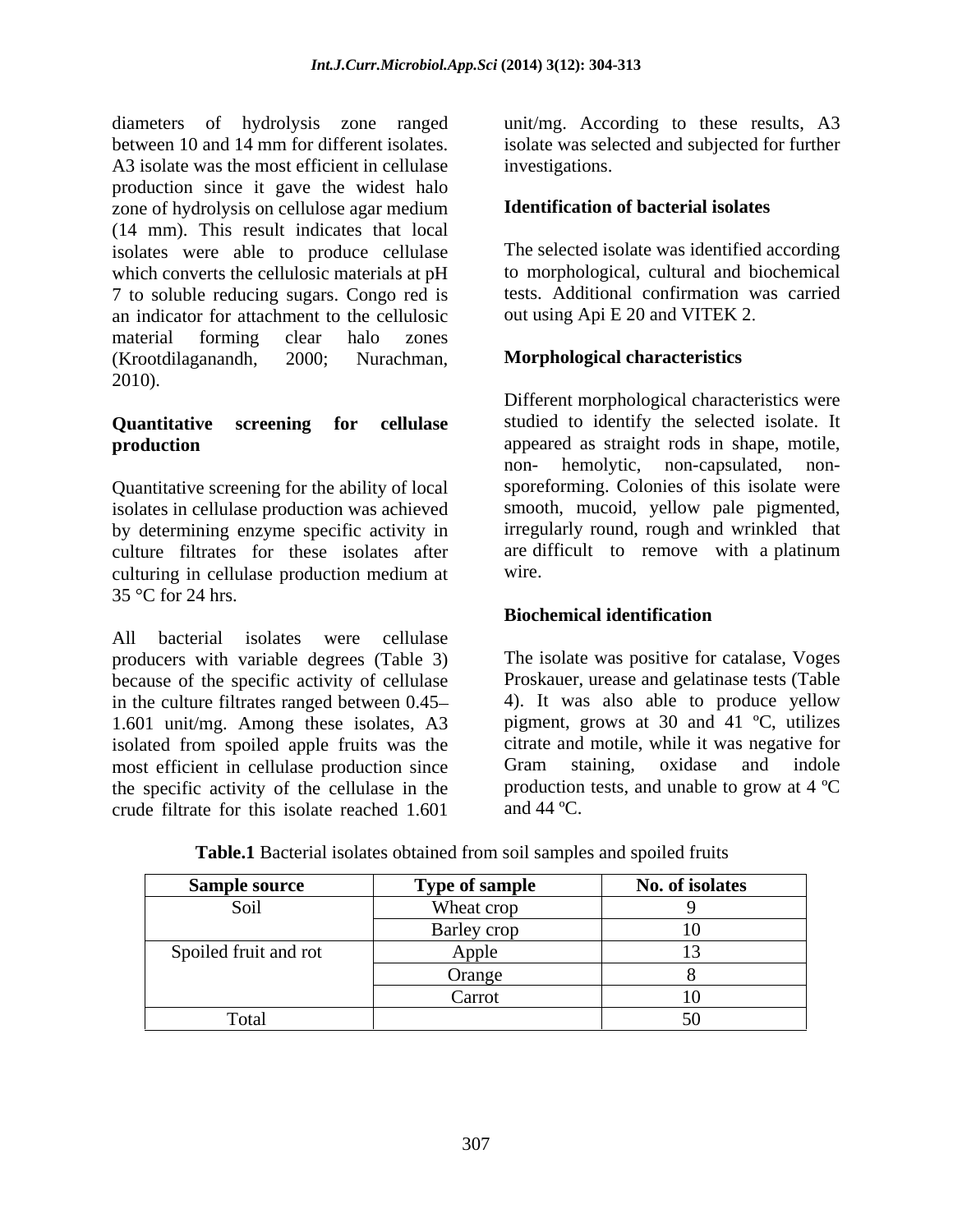| <b>Isolate</b><br>symbol | <b>Source</b>    | Diameter of<br>clear zone<br>(mm) | <b>Isolate</b><br>symbol | <b>Source</b>    | Diameter of<br>clear zone<br>(mm) |
|--------------------------|------------------|-----------------------------------|--------------------------|------------------|-----------------------------------|
| S1                       | Soil             | 11                                | <b>O1</b>                | Orange           | 13                                |
| S <sub>2</sub>           | Soil             | 10                                | O2                       | Orange           | $\sim$                            |
| S <sub>3</sub>           | Soil             | 12                                | O <sub>3</sub>           | Orange           | $\sim$                            |
| S <sub>4</sub>           | Soil             | $\sim$ $-$                        | <b>O4</b>                | Orange           | $\sim$ $-$                        |
| S <sub>5</sub>           | Soil             | $\sim$                            | O <sub>5</sub>           | Orange           | $\sim$                            |
| S <sub>6</sub>           | Soil             | 10                                | O <sub>6</sub>           | Orange           | $\sim$                            |
| S7                       | Soil             | $\sim$                            | O7                       | Orange           | $\sim$ $-$                        |
| S <sub>8</sub>           | Soil             | $\sim$ $-$                        | O8                       | Orange           | $\sim$                            |
| <b>S9</b>                | Soil             | $\sim$ $-$                        | A1                       | Apple            | $\sim$ $\sim$                     |
| <b>S10</b>               | Soil             | $\sim$ $-$                        | A2                       | Apple            | 12                                |
| <b>S11</b>               | Soil             | $\sim$ $-$                        | A3                       | Apple            | 14                                |
| S12                      | Soil             | $\sim$ $ \sim$                    | A4                       | Apple            | 10                                |
| S13                      | Soil             | $\sim$ $-$                        | A5                       | Apple            | $\sim$ $-$                        |
| S14                      | Soil             | $\sim$ $-$                        | A6                       | Apple            | $\sim$                            |
| S15                      | Soil             | $\sim$                            | A7                       | Apple            | $\sim$ $-$                        |
| S <sub>16</sub>          | Soil             | $\sim$                            | A8                       | Apple            | $\sim$                            |
| <b>S17</b>               | Soil             | $\sim$ $ \sim$                    | A9                       | Apple            | $\sim$ $ \sim$                    |
| S18                      | Soil             | $\sim$ $-$                        | A10                      | Apple            | $\sim$ $-$                        |
| S <sub>19</sub>          | Soil             | $\sim$ $-$                        | A11                      | Apple            | $\sim$ $-$                        |
| C1                       | Carrot           | $\sim$                            | A12                      | Apple            | $\sim$ $-$                        |
| C2<br>C <sub>3</sub>     | Carrot<br>Carrot | 10                                | A13                      | Apple            | $\sim$                            |
| C4                       | Carrot           | $\sim 100$<br>$\sim$ $-$          | $\sim$ $-$<br>$\sim$ $-$ | $\sim$<br>$\sim$ | $\sim$ $-$<br>$\sim$              |
| C <sub>5</sub>           | Carrot           | $\sim$                            | $\sim$                   | $\sim$           | $\sim$                            |
| C6                       | Carrot           | $\sim$                            | $\sim$                   | $\sim$           | $\sim$                            |
| C7                       | Carrot           | $\sim$ $-$                        | $\sim$ $-$               | $\sim$           | $\sim$                            |
| C8                       | Carrot           | $\sim 100$                        | $\sim$ $-$               | $\sim$           | $\sim$ $-$                        |
| C9                       | Carrot           | $\sim$ $-$                        | $\sim$ $-$               | $\sim$           | $\sim$                            |
| C10                      | Carrot           | $\sim$                            | $\sim$                   | $\sim$           | $\sim$                            |

**Table.2** Ability of local isolates to cellulase production expressed by zone of hydrolysis on CMC agar medium after incubation for 24 hours at 30 ºC

**Table.3** Specific activity of cellulase produced by different bacterial isolates

| <b>Isolate</b> | Protein conc. | <b>Activity</b>        | Specific activity |
|----------------|---------------|------------------------|-------------------|
| <u>symbol</u>  | (mg/ml)       | (unit/ml)              | (unit/mg)         |
|                | 0.122         | 0.195                  | 1.601             |
| .              | 0.162         | 0.072                  | 0.450             |
|                | 0.150         | 0.096                  | 0.641             |
|                | 0.134         | 0.100                  | 0.760             |
| ີ              | 0.140         | 0.20<br>$U. \angle U.$ | 1.47'             |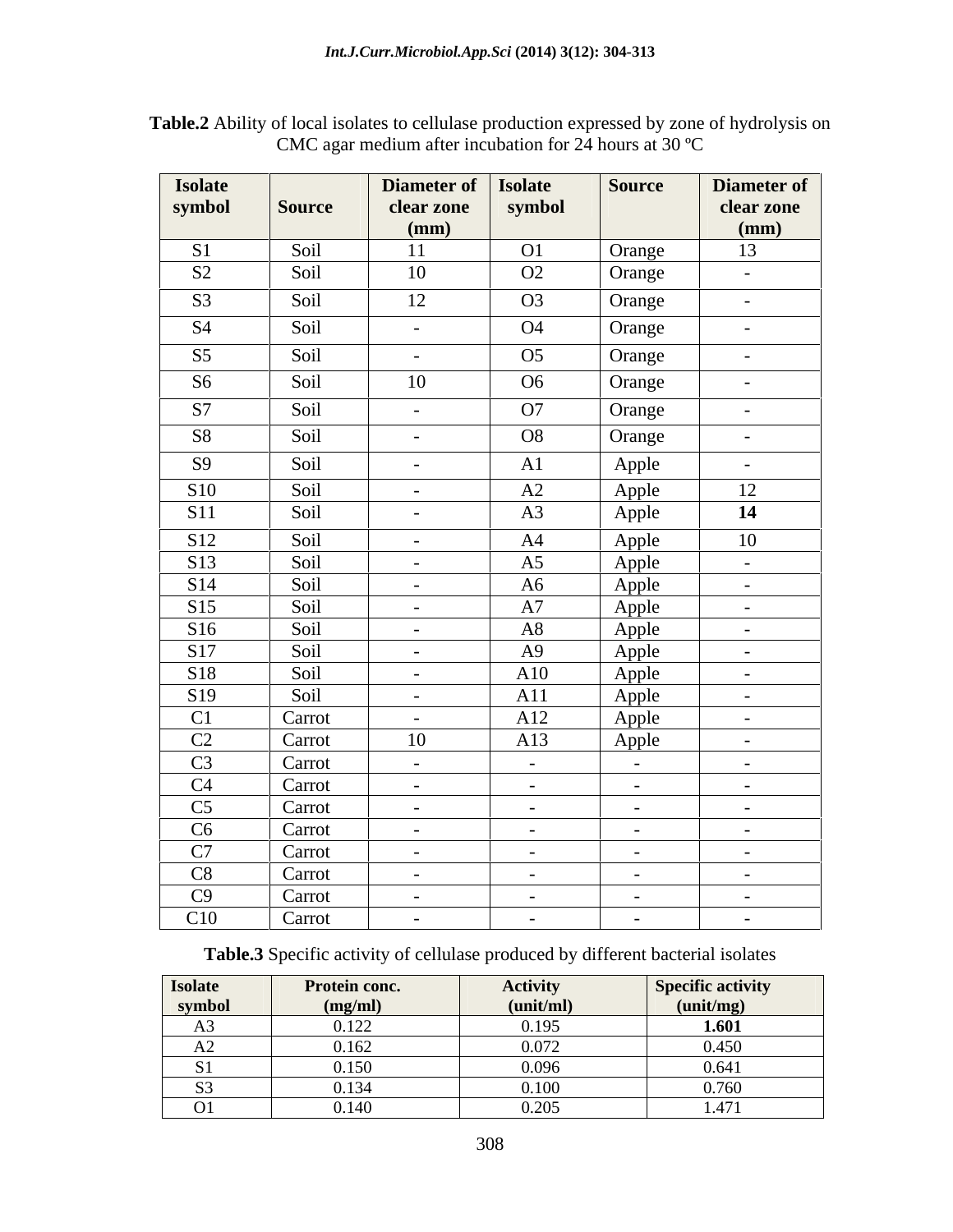| <b>Biochemical test</b>     | <b>Result</b>            |
|-----------------------------|--------------------------|
| Gram stain                  | $\sim$                   |
| Yellow pigment              |                          |
| Catalase                    |                          |
| Oxidase                     | $\sim$                   |
| Motility                    |                          |
| VP (Acetoin production)     | $+d$                     |
| Indol                       | $\sim$                   |
| Urease                      |                          |
| Gelatinase                  |                          |
| Citrate utilization         |                          |
| Fermentation / Oxidation of |                          |
| Manitol                     |                          |
| Lactose                     |                          |
| Rhammnose                   |                          |
| Maltose                     |                          |
| Sucrose                     |                          |
| Salicin                     |                          |
| Sorbitol                    | $\overline{\phantom{0}}$ |
| Growth at                   |                          |
| 30 °C                       |                          |
| $41^{\circ}C$               |                          |
| 4 °C                        | $\sim$ $-$               |
| 44 °C                       | $\sim$                   |

**Table.4** Biochemical tests for identification of the selected bacterial isolate

(-): Negative result;  $(+)$ : positive result;  $(+d)$ : positive during  $1-4$  days;

(+): strains positive during  $1-2$  days; (d): Positive during  $4-5$ days.

**Figure.1** Survivals of *P. dispersa* A3 after UV irradiation for different times of period

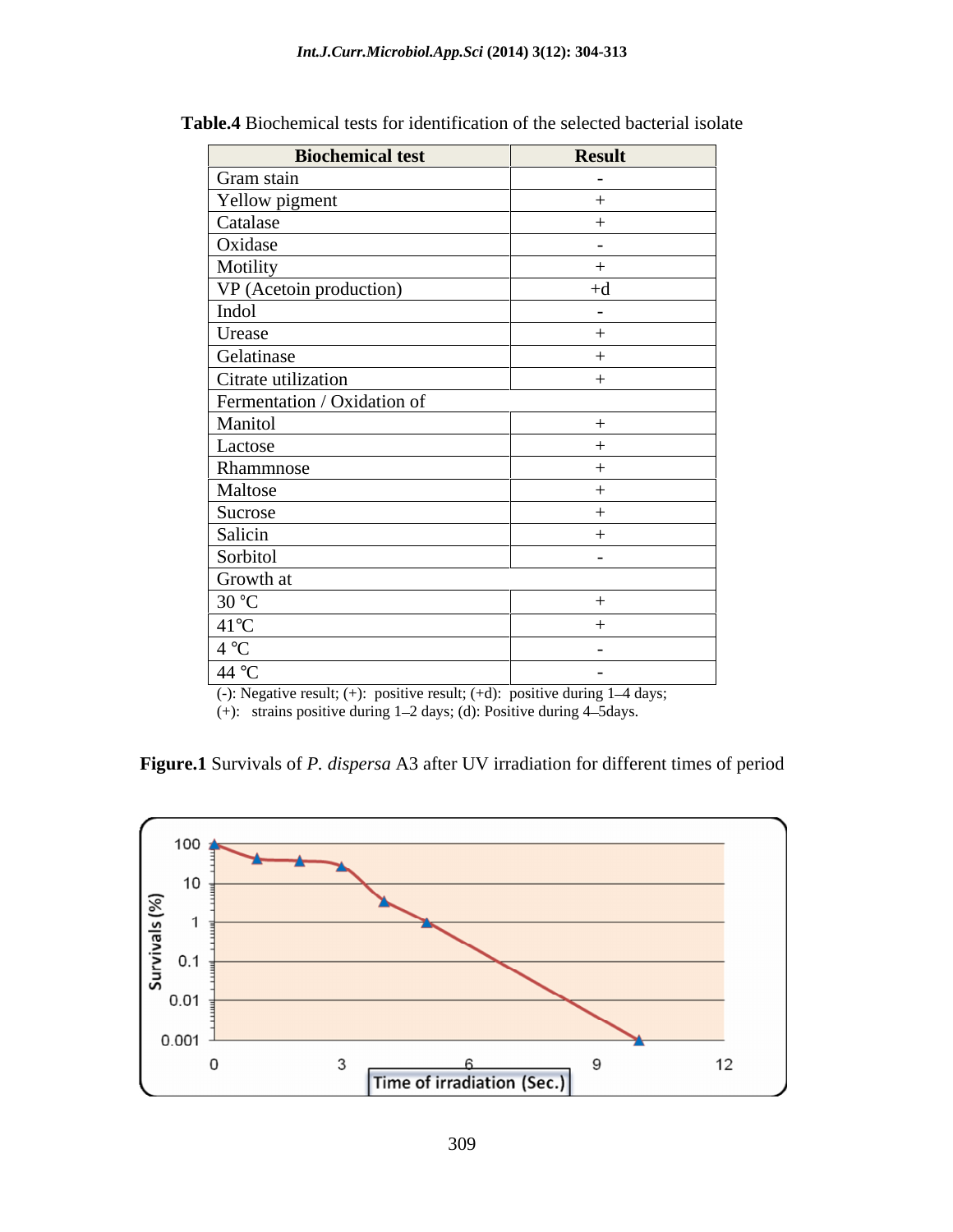| <b>Test</b>            | <b>Result</b>            |
|------------------------|--------------------------|
| $\beta$ -Galactosidase |                          |
| Arginine dihydrolase   | $\overline{\phantom{0}}$ |
| Lysine decarboxylase   | $\sim$ $-$               |
| Ornithin decarboxylase | $\overline{\phantom{0}}$ |
| Citrate utilization    | $\overline{\phantom{0}}$ |
| Hydrogen sulphide      | $\sim$                   |
| Urease                 | $\overline{\phantom{0}}$ |
| Tryptophan deaminase   | $\sim$                   |
| Indole                 | $\sim$                   |
| Voges-Proskauer        |                          |
| Gelatinase             |                          |
| Glucose fermentation   |                          |
| Inositol fermentation  |                          |
| Sorbitol fermentation  | $\sim$                   |
| Rhamnose fermentation  |                          |
| Sucrose fermentation   |                          |
| Melibiose fermentation |                          |
| Amygdalin fermentation | $\overline{\phantom{0}}$ |
| Arabinose fermentation |                          |
| Manitol fermentation   |                          |

#### **Table.5** Identification of locally isolated *Pantoea* spp using Api 20E identification system kit

**Table.6** Cellulase specific activity for mutants and wild type

| <b>Mutant No.</b>       | Specific activity (u/mg) |
|-------------------------|--------------------------|
| Wild type               | 1.601                    |
| Pantoea dispersa A3 M40 | 31.20                    |
| Pantoea dispersa A3 M41 | 24.10                    |
| Pantoea dispersa A3 M53 | 28.50                    |
| Pantoea dispersa A3 M69 | 66.83                    |
| Pantoea dispersa A3 M71 | 55.65                    |
| Pantoea dispersa A3 M72 | 85.33                    |
| Pantoea dispersa A3 M74 | 51.25                    |
| Pantoea dispersa A3 M86 | 124.57                   |
| Pantoea dispersa A3 M87 | 221.94                   |

Results of carbohydrate fermentation tests unable to ferment sorbitol as indicated in showed that this isolate was able to table (Henrissat *et al.,* 1989). These results ferment manitol, lactose, rhamnose, confirm that this isolate belongs to maltose, sucrose and salicin, while it was *Pantoea* spp as it was mentioned by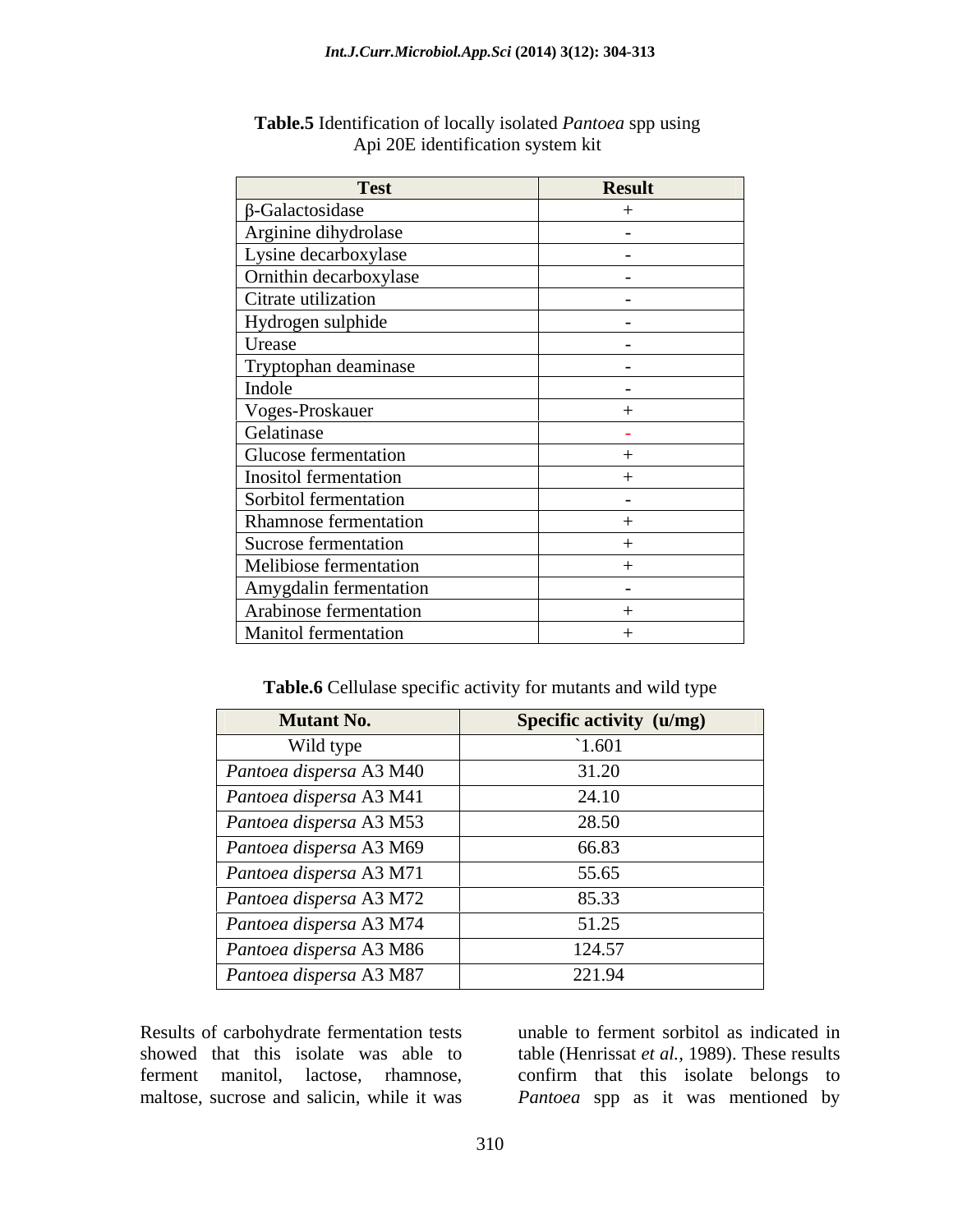using Api 20E and VITEK2 identification

The isolate was positive for  $\beta$ - irradiated bacterial cells were screened and galactosidase, ferment glucose, inositol, sorbitol, rhamnose, sucrose, melibiose, indicated that only 9 out of 100 mutated amygdalin, arabinose and manitol, while it cells exhibited increase in cellulase was negative for arginine dehydrolase, production compared with the wild type lysine decarboxylase, ornithin (Table 6). On the other hand, 90 mutants decarboxylase, hydrogen sulfide showed lower cellulase production, while production and tryptophan deaminase only 1 out of 100 had the same (Table 5). According the results, it could productivity as the wild type. UVbe concluded that this isolate is irradiation causes miss repair or damaged characterized as *Pantoea* spp, and then it DNA by SOS repair system and is termed was differentiated from other *Pantoea* spp indirect mutagen. It was applied as as *Pantoea dispersa* by its ability to metabolize malonate, melibiose, 5- Micrococcus sp., cell survival and ketoglucanate and growth at 41ºC but not mutability of *p. aerugenosa* and *P.* at 44 °C. Our findings are in accordance syringae, survivals of Shewanella with those of Selvakumar (Gavini *et al., oneidensis* were determined after UV 1989) who mentioned that these radiation (Sadhu and Maiti, 2013). It is biochemical characteristics are applied to concluded from the current experimental

products is so important, since it produces chitinase, glucanase and protease causing crop disorders and damage for instance a reduction in cotton yield up to 10–15% was reported due to Abdel-Aziz, M.S., Talkhan, F.N., Fadel, plant cell wall degrading enzymes. They cause medical disorders for humans like urinary tract infection and arthritis (Gavini production from Streptomyces *et al.,* 1989; Champs *et al.,* 2000; Gohel *et*  al., 2004; Medrano and Bell, Aust. J. Basic. Appl. Sci., 5: 1045–<br>2007).Optimum conditions for cellulase 1050. production under different growth Agustini, L., Efiyanti, L., Faulina, S.A., conditions were examined. Erdy, S. 2012. Isolation and

Physical mutagenesis was achieved by subjection the cell suspension of *P*. 154–167. *dispersa* A3 to UV-light at a wave length

Deletoile *et al.* (2009) and Alexandra *et al.*  of 254 nm for 1, 2, 3, 4, 5, 10 and 15 (2010). Identification of the bacterial seconds in attempt to enhance the isolate as *Pantoea* spp was confirmed by productivity of the isolate. LD90 was system. UV-light, and most of A3 cultivability was *P. dispersa.* Work the possibility of isolating highly produced of cellulase bacterial strain from produced of cellulase bacterial strain from spoiled apple after exposure to UV-c as a reached after 3 seconds of irradiation with lost after 5 seconds (Fig. 1). Survivals of selected to produce cellulase. Results mutagens for the halo tolerant *Micrococcus* sp., cell survival and *syringae*, survivals of *Shewanella oneidensis* were determined after UV work the possibility of isolating highly produced of cellulase bacterial strain from spoiled apple after exposure to UV-c as a source for mutagenesis.

# **References**

- Abdel-Aziz, M.S., Talkhan, F.N., Fadel, M., Abouzied, A.A., Abdel-Razik, A.S. 2011. Improvement of xylanase production from *Streptomyces pseudogriseolus* via UV mutagenesis. *Aust. J. Basic. Appl. Sci.,* 5: 1045 1050.
- **Mutagenesis of** *Pantoea dispersa* **A3** xylanase- producing microbes isolated Erdy, S. 2012. Isolation and characterization of cellulase- and from tropical forests in java and Sumatra. *Int. J. Env. Bioen.,* 3(3):  $154 - 167$ .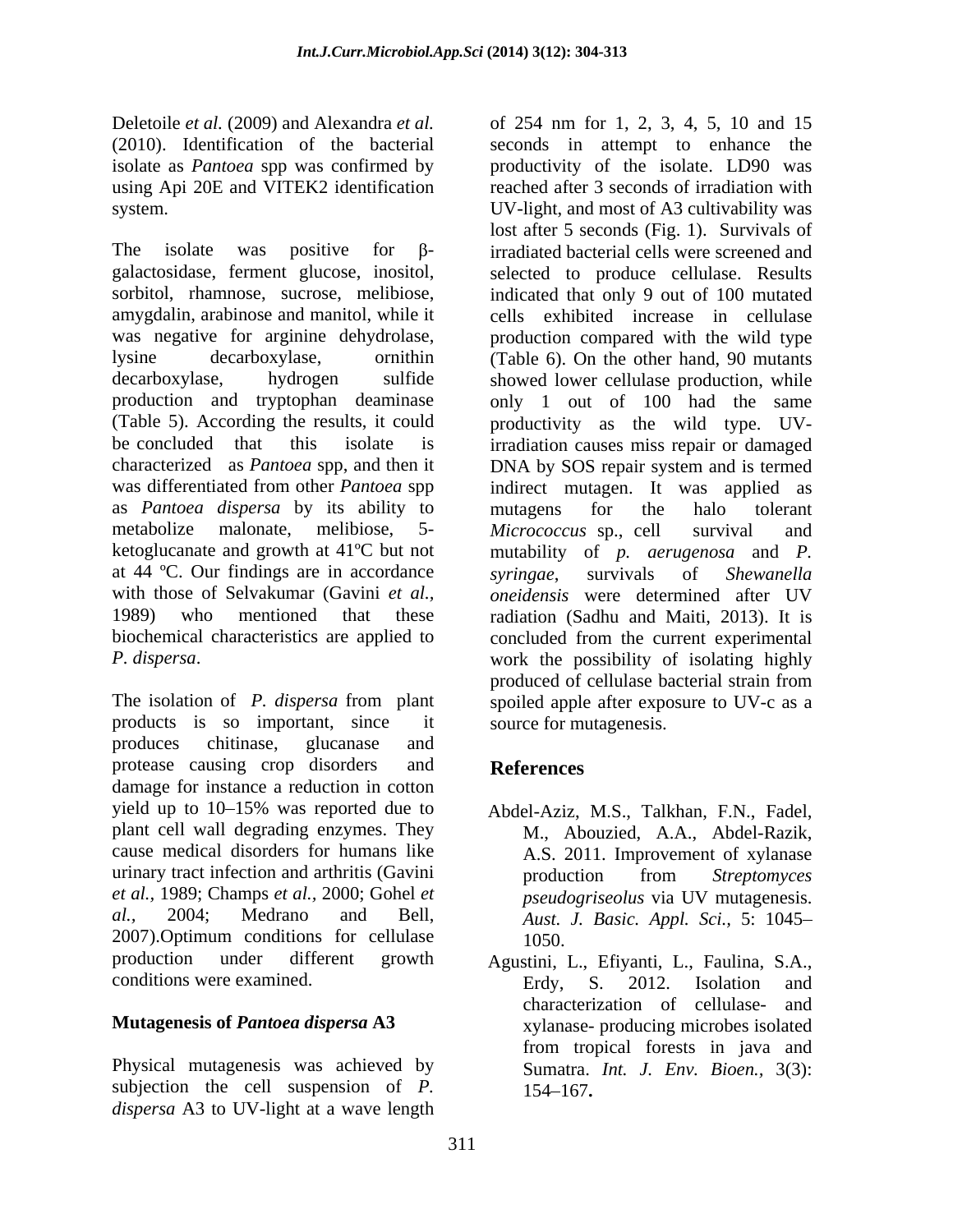- Alexandra, P., Cleenwerck, L., Iversen, C., Vos, P.D., Stephen, R. 2010. *Pantoea gaviniae* sp. nov. and *Pantoea calida*
- Almin, K.E., Eriksson, K.E., Petersson, B. utilized by the Fungus *Sporotirichum*
- Atlas, M., Parks, C., Brown, A. 1995. *agglomerans* comb. nov. and
- microbiology. In: Bailey & Scott,
- Champs, C.DE., Seaux, S.LE., Dubost, J. 2000. Isolation of *Pantoea*
- Chudasama, K.S., Thaker, V.S. 2012. phytopathogen., *Asian J. Plant Res.,*
- Simmons, A. (Eds.),  $4<sup>th</sup>$  edn. Churchill Livingstone, U.K. 287–293.
- Dashtban, M., Maki, M., Leung, K.T., Mao, C., Qin, W. 2010. Cellulase

measurement methods and comparison. *Crit. Rev. Biotechnol.,* Review Article, Pp. 1–8.

- sp. nov., isolated from infant formula Deletoile, A., Decre, D., Courant, S., Passet, V., Audo, J., Grimont, P., and an infant formula production environment. *Inter. J. Syst. Evol.* Arlet, G., Brisse, S. 2009. Phylogeny *Microbiol.,* 60: 2786 2792 and identification of *Pantoea* species 1975. Extracellular enzyme system strains by multilocus gene sequencing. and typing of *Pantoea agglomerans* strains by multilocus gene sequencing. *J. Clin. Microbial., 47(2): 300-310.*
- *pulverulentum* (*Chrysosprium*  Gavini, F., Mergaert, J., Beji, A., *lignorum*) for the breakdown of Mielcarek, C., Izard, D., Kersters, K., cellulose- 2 Activities of the five De Ley, J. 1989. Transfer of endo-1,4-beta-glucanases towards carboxymethylcellulose. *Eur. J.* (Beijerinck 1988) Ewing and Fife *Biochem.,* 51: 207 211. 1972 to *Pantoea* gen. nov. as *Pantoea*  Laboratory manual of experimental description of *Pantoea dispersa* sp. microbiology. Mosby-Year-Book, nov. I*nt. J. Syst. Bacteriol.,* 39: 337 Inc., USA. 345 *Enterobacter agglomerans agglomerans* comb. nov. and 345
- Baron, P., Finegold, S.M. 1998. Diagnostic Gohel, V., Megha, C., Vyas, P., Chatpar, Mosby-Year Book, Inc., St. Louis, Mo. 2. Wickerham. 1951. isolate *P. dispersa* enhancing it J.J., Boisgard, S., Sauvezie, B., Sirot, plant pathogens. *Ann. Microbiol.,* H.S. 2004. Strain improvement of chitinolytic enzyme producing biocontrol potential against fungal  $54(4)$ : 503–515.
	- *agglomerans* in two cases of septic Gottschalk, G. 1988.FEMS Symp. Aubert, monoarthritis after plant thorn and J.P., Beguin, P., Millet, J. (Eds.), wood sliver injuries. *J. Clin. Microbiol.*, 38(1): 400–461. **Example 31 contract and the example of the example of the example of the example of the example of the example of the example of the example of the example of the example of the example of th** Biochemistry and genetics of cellulose degradation. Academic Press, London. 3 Pp.
	- Secretion of type II extracellular cell Henrissat, B., Claeyssens, M., Tomme, P., wall degrading enzymes from *Pantoea agglomerans* Cellulase families revealed by  $2(5)$ : 559–565. 81: 83–95. Lemesle, L., Mornon, J.P. 1989. Cellulase families revealed by hydrophobic cluster analysis. Gene, 81: 83–95.
- Collee, J., Miles, R., Watt, B. 1996. Tests Irfan, M., Safdar, A., Syed, Q., Nadeem, for the identification of bacteria. In: M. 2012. Isolation and screening of Practical medical microbiology. cellulytic bacteria from soil and Collee, J., Fraser, A., Marmion, B., optimization of cellulase production cellulytic bacteria from soil and and activity. *Turk. J. Biochem.,* 37(3): 287 293.
	- activities in biomass conversion: Krootdilaganandh, J. 2000. Isolation and selection of thermotolerant bacteria capable of producing cellulase.